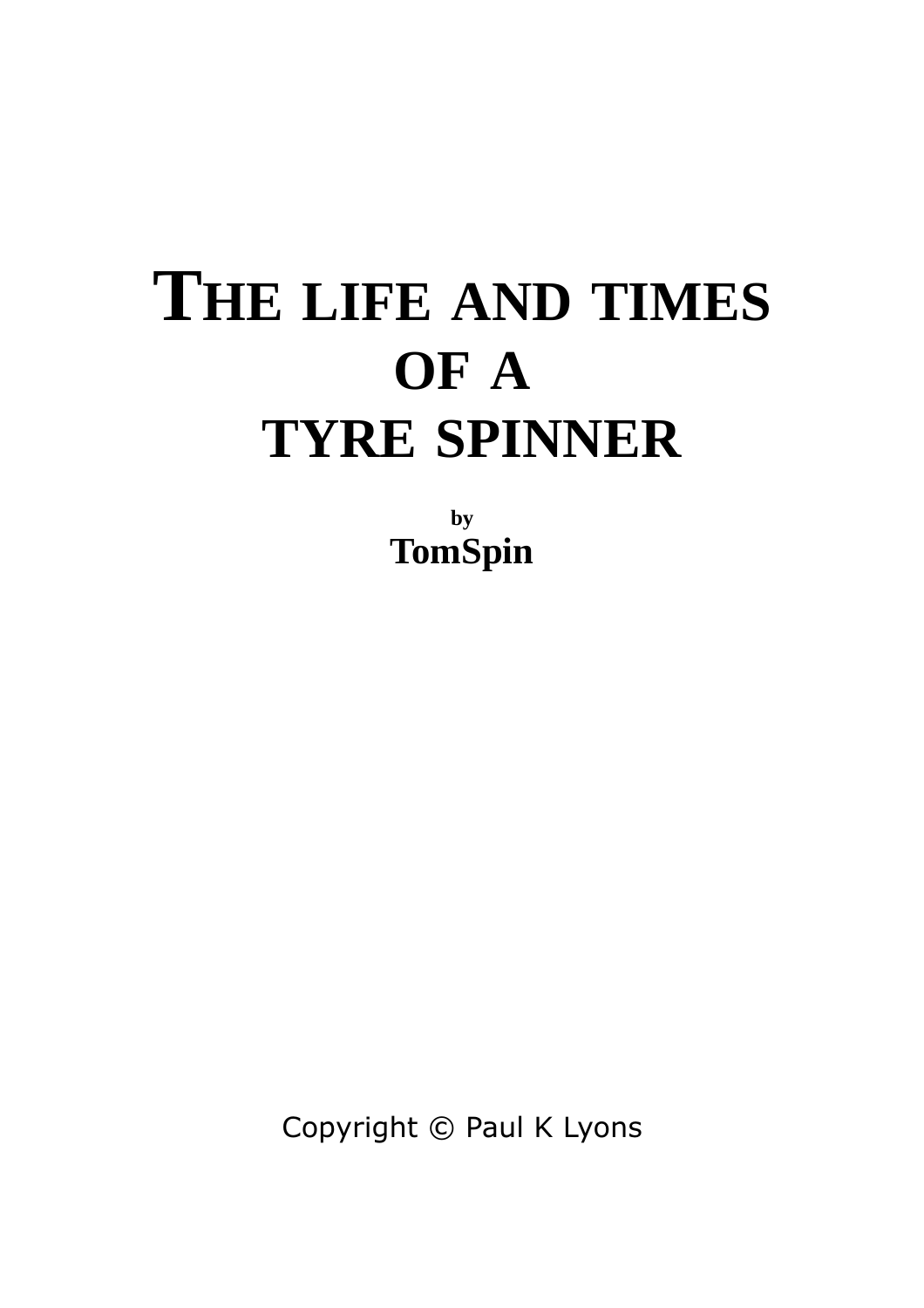## **THE LIFE AND TIMES OF A TYRE SPINNER by TomSpin**

| <b>CONTENTS</b>                                   |                  |
|---------------------------------------------------|------------------|
| <b>Introduction</b>                               | $\boldsymbol{2}$ |
| Chapter One<br><b>My Early Childhood</b>          | $\boldsymbol{4}$ |
| Chapter Two<br><b>A Visitor</b>                   | 7                |
| Chapter Three<br><b>Leaving Home</b>              | 16               |
| Chapter Four<br>Pootren and Ko                    | 21               |
| Chapter Five<br><b>The Evil Place</b>             | 33               |
| Chapter Six<br><b>Disaster</b>                    | 47               |
| Chapter Seven<br><b>Rosefulness</b>               | 57               |
| Chapter Eight<br>The End of my Travels with Pippo | 69               |